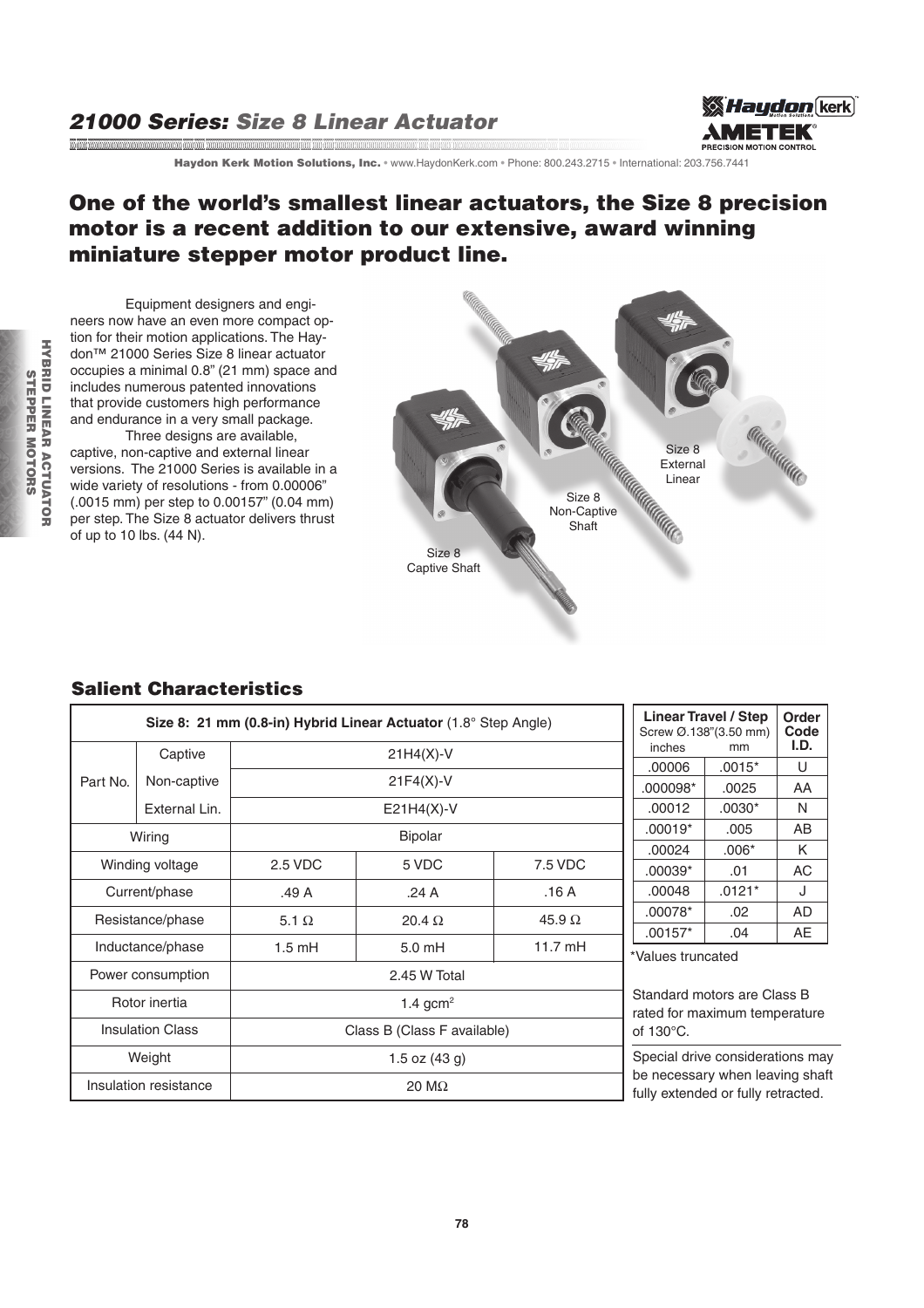

#### 21000 Series: Size 8 Dimensional Drawings and the communication of the communication of the communication of the communication of the communication of t<br>In the communication of the communication of the communication of the communication of the communication of th

Haydon Kerk Motion Solutions, Inc. · www.HaydonKerk.com · Phone: 800.243.2715 · International: 203.756.7441

# Captive Lead-screw





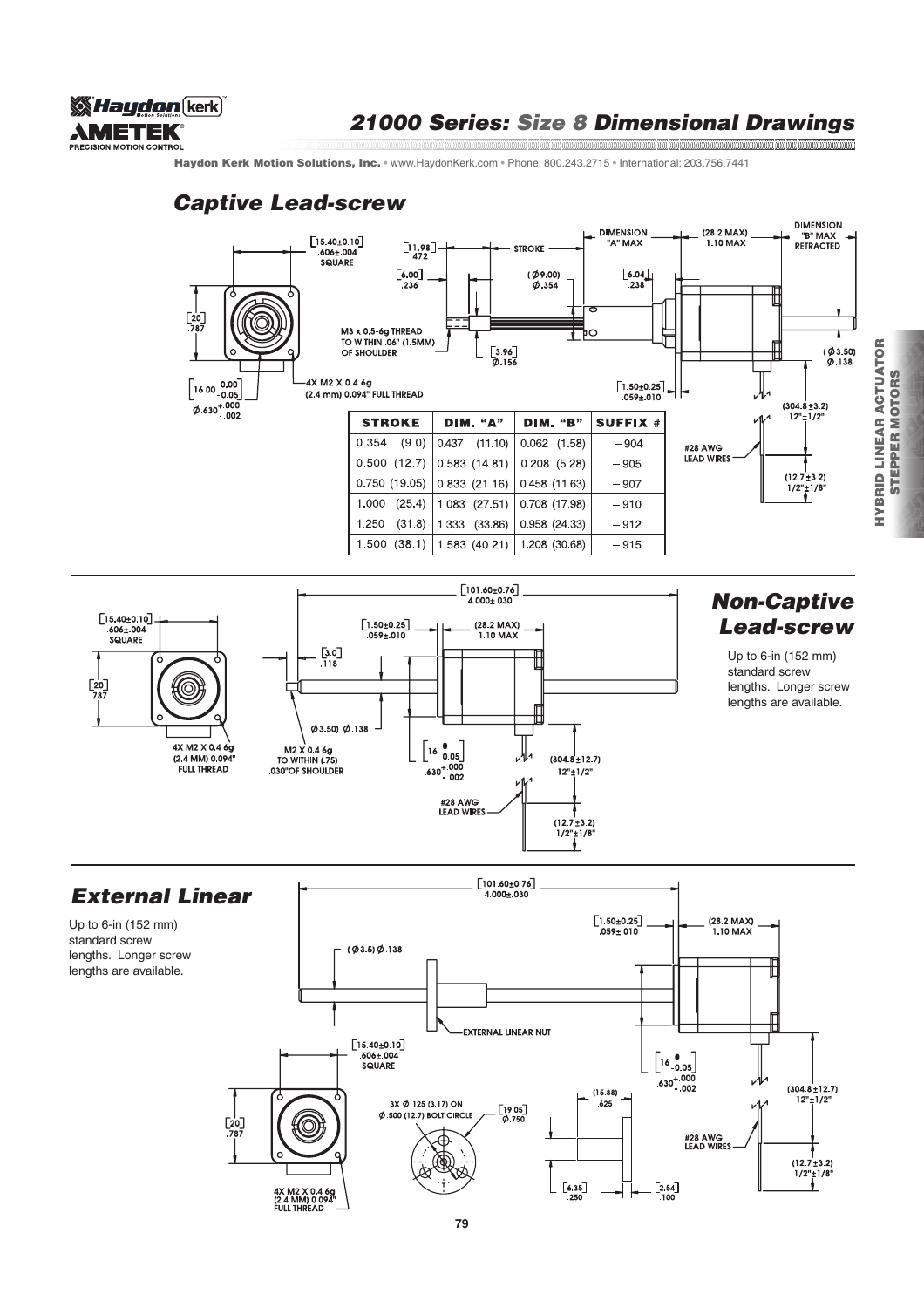## 21000 Series: Size 8 Performance Curves

and a series of the communication of the communication of the communication of the communication of the communication



Haydon Kerk Motion Solutions, Inc. · www.HaydonKerk.com · Phone: 800.243.2715 · International: 203.756.7441

#### **FORCE vs. PULSE RATE** Bipolar • Chopper • 100% Duty Cycle

Ø.138 (3.50) Lead-screw